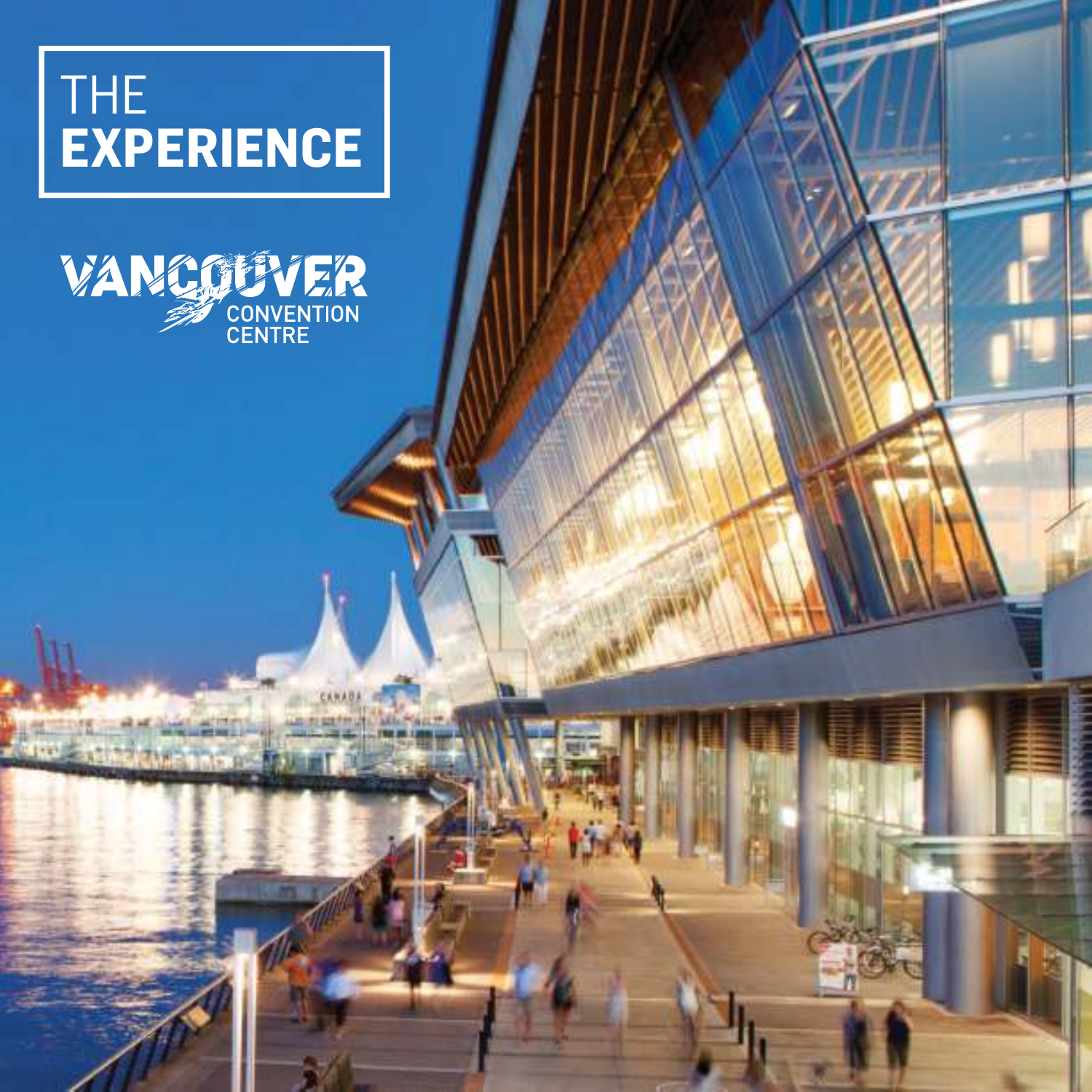## A DESTINATION LIKE NO OTHER

Vancouver is Canada's Pacific gem – a combination of a natural setting along with the excitement of a modern, culturally diverse city. One of the most walkable cities in the world, Vancouver is centrally located, surrounded by ocean and mountains and perfectly balanced by a vibrant, urban and compact downtown with attractions, restaurants, entertainment, hotels and shopping.

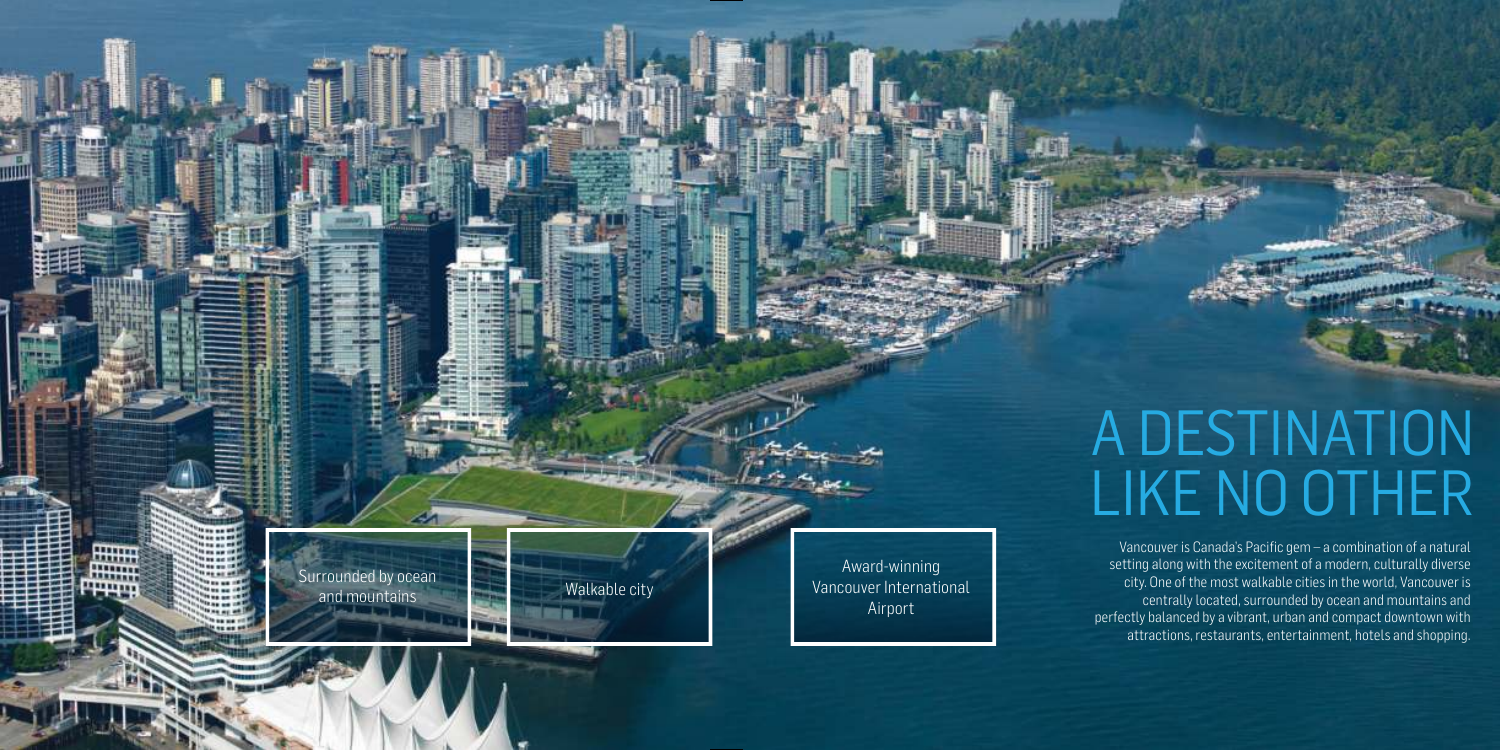## IN THE HEART OF IT ALL

**IF ET 3:3** пта

Located on Vancouver's waterfront with a dramatic mountain backdrop, the award-winning Vancouver Convention Centre offers one of the most beautiful settings in the world and convenient access to all the major visitor amenities in the downtown core. The facility is recognized as one of the leading convention centres in the world, hosting more than 550 events and welcoming hundreds of thousands of attendees each year.

Close to major attractions, restaurants and other amenities



### Three connecting hotel properties

Two uniquely designed buildings: the East and the West

> **LINO AND THE** 28 (335 cm year **M HOLDER AND**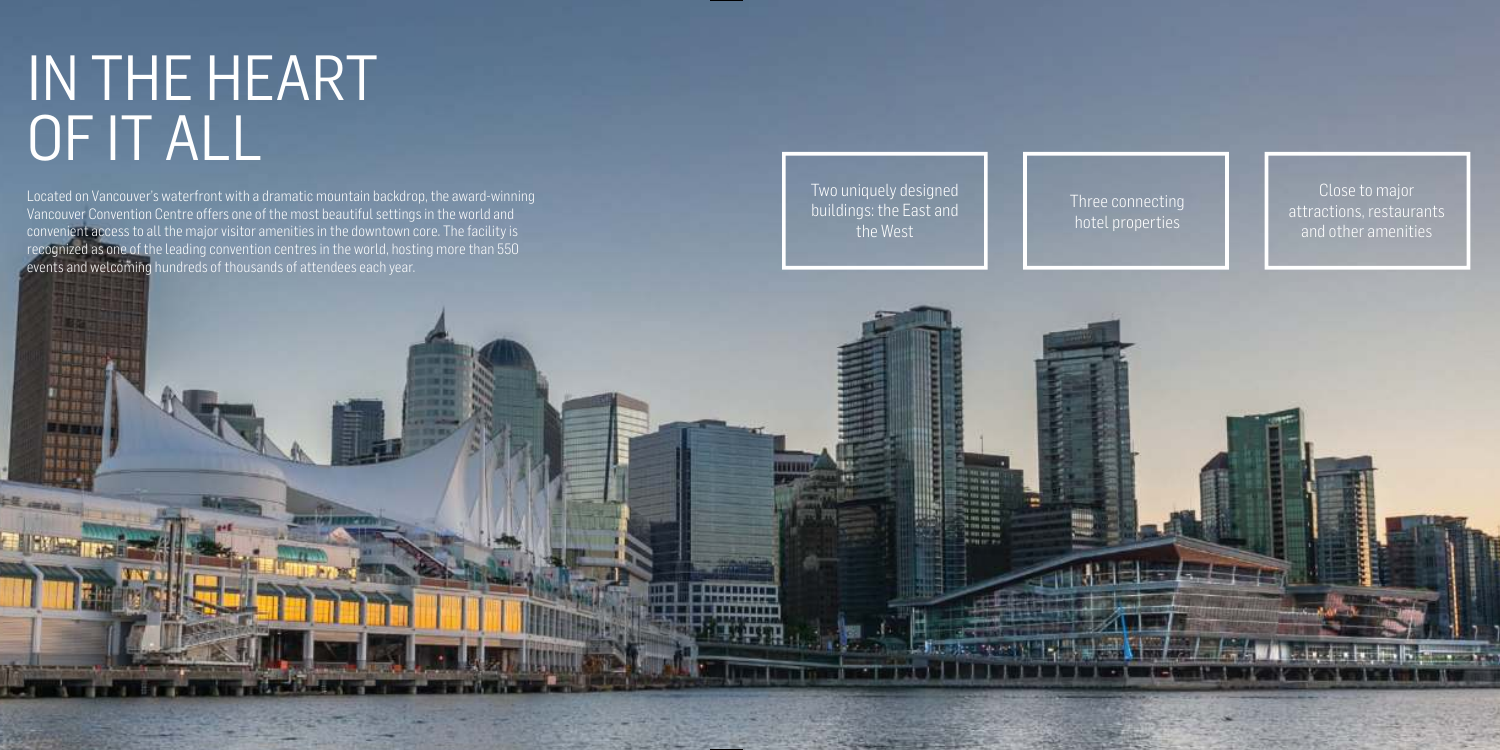# GREAT MINDS MEET HERE

The Vancouver Convention Centre consists of two uniquely designed buildings, the iconic East building and connected West building. With 466,500 ft<sup>2</sup> (43,340 m<sup>2</sup> ) of pre-function, meeting, exhibition and ballroom space, the facility can accommodate simultaneous events as well as large single events with upwards of 16,000 delegates.

> 163,291 ft 2 (15,170 m2) of pre-function spaces

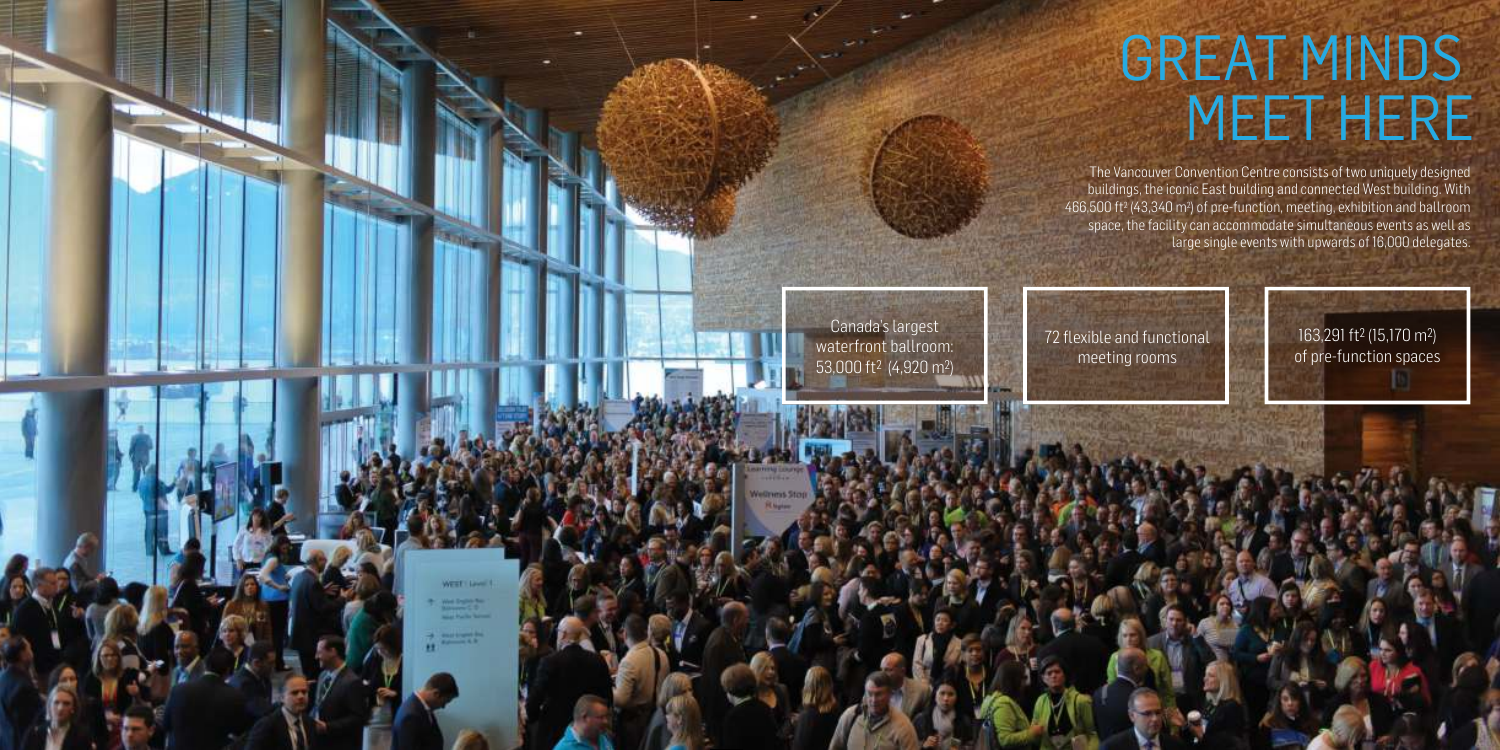Six-acre living roof featuring more than 400,000 indigenous plants and grasses

Restored marine habitat built into the foundation of the West building

World's first double LEED Platinum certified convention centre

## SUSTAINABILITY LEADER

As the world's first convention centre to achieve double Leadership in Energy and Environmental Design (LEED) Platinum certification, the Vancouver Convention Centre is an industry leader in sustainability. Not only is the facility built to the highest environmental standards with features such as a six-acre living roof, marine habitat and onsite blackwater treatment plant, it is operated and maintained at the highest level of environmental sustainability. We are also proud to have been recognized as the first Healthy Venue in the Americas by the World Obesity Federation for our commitment to providing a healthy offering for our staff and guests in terms of food and well-being.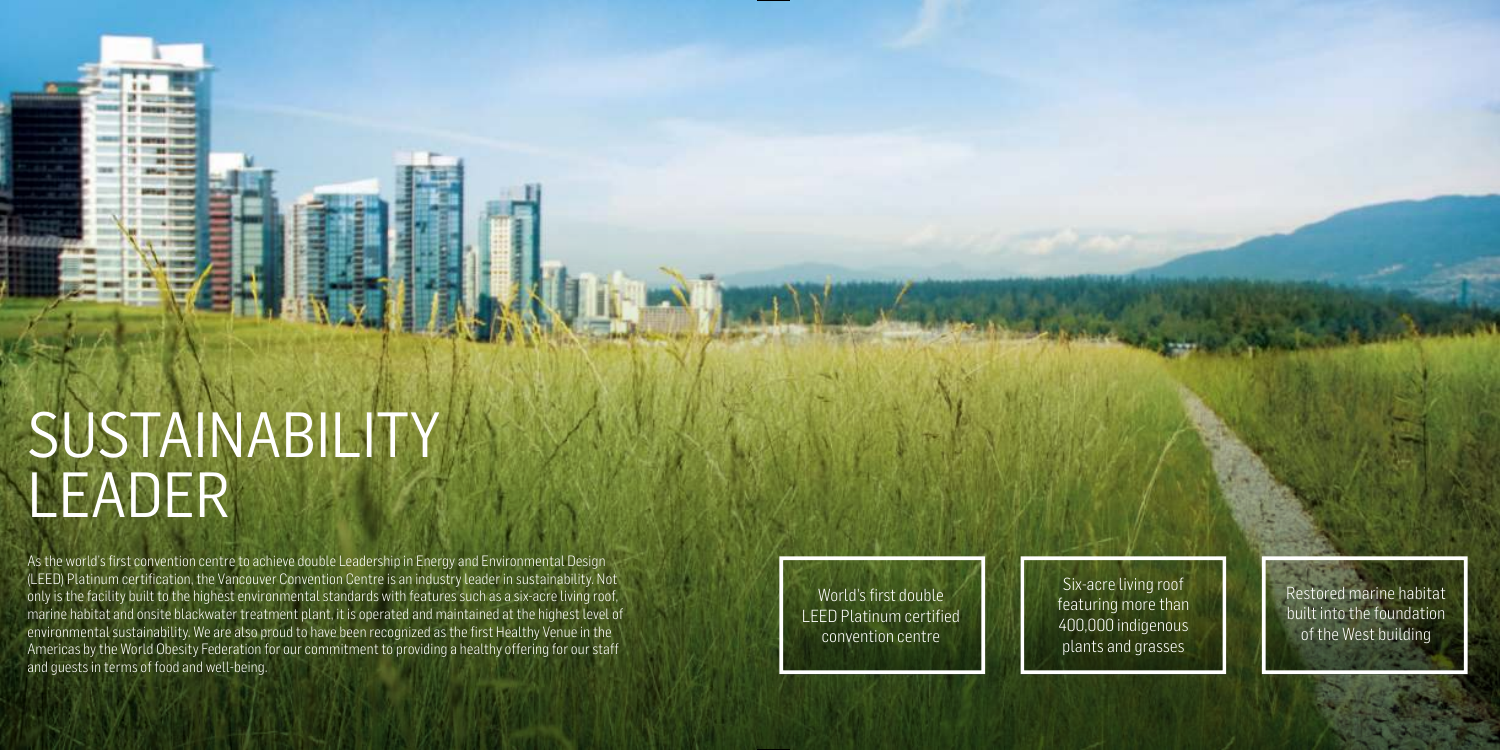Renowned Guest Ambassador and Manager on Duty programs

Industry-leading official suppliers onsite

Award-winning Service Excellence program

# ANTICIPATING YOUR EVERY NEED

Great service starts with great people. Our team of seasoned professionals is committed to delivering our service difference – unparalleled, seamless service every step of the way. We can help you plan your event from start to finish. Along the way, we'll make sure everything runs smoothly, efficiently and worry-free. No detail is too small. No request is too big.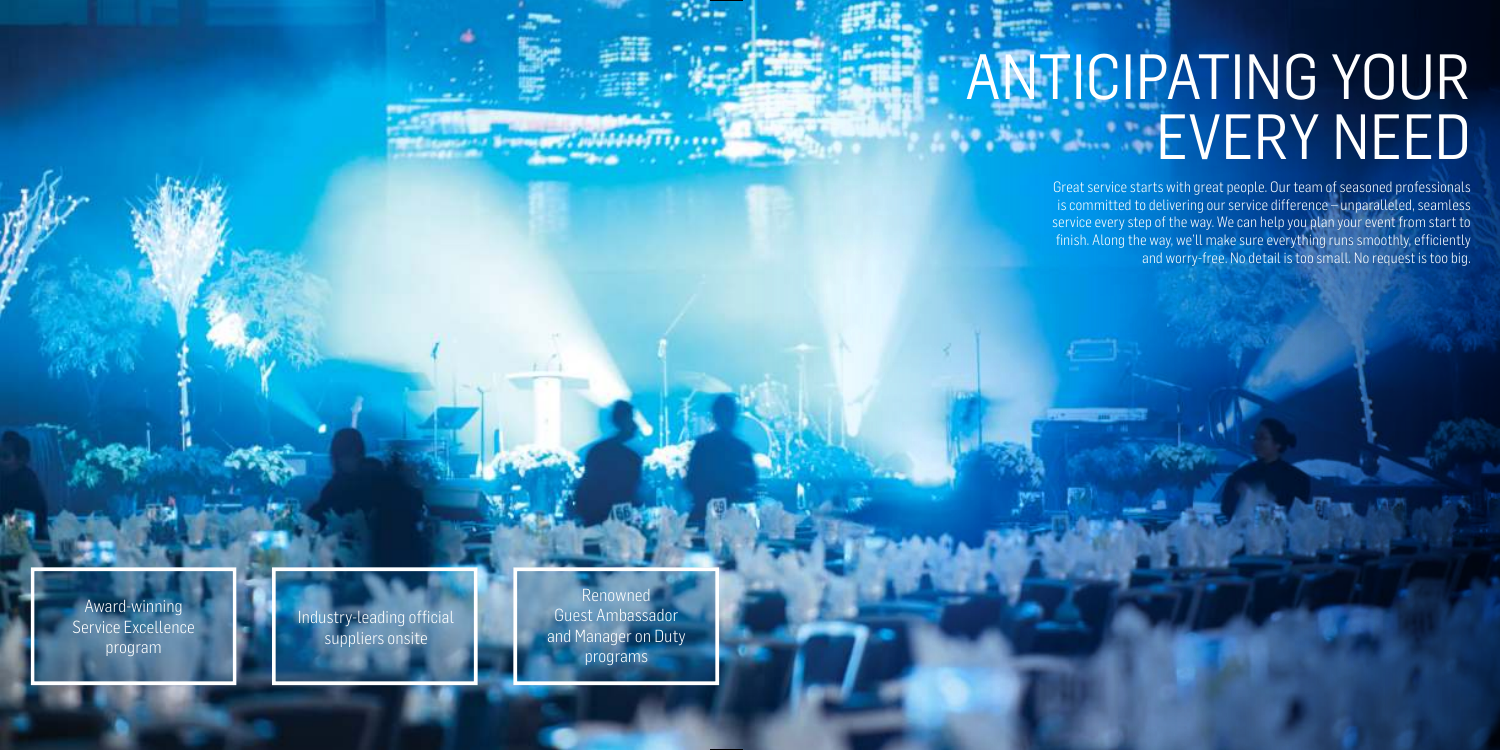## AN EXTRAORDINARY CULINARY EXPERIENCE

We take great pride in our culinary expertise. The food and the care with which it's served rival that of five-star restaurants, with tantalizing West Coast cuisine – a mélange of the best ingredients, Asian influences and imaginative pairings. In fact, our scratch kitchen uses only the freshest local and seasonal ingredients whenever possible and we offer a wide range of alternatives for all tastes and diets. And our wine list features the finest selection of British Columbia's award-winning wine industry. Our culinary team can provide your event with an extraordinary dining experience, whether it's for a few dozen guests or a few thousand.

Scratch kitchen: fresh, local and seasonal ingredients

British Columbia VQA quality wines

Ocean Wise sustainable seafood program